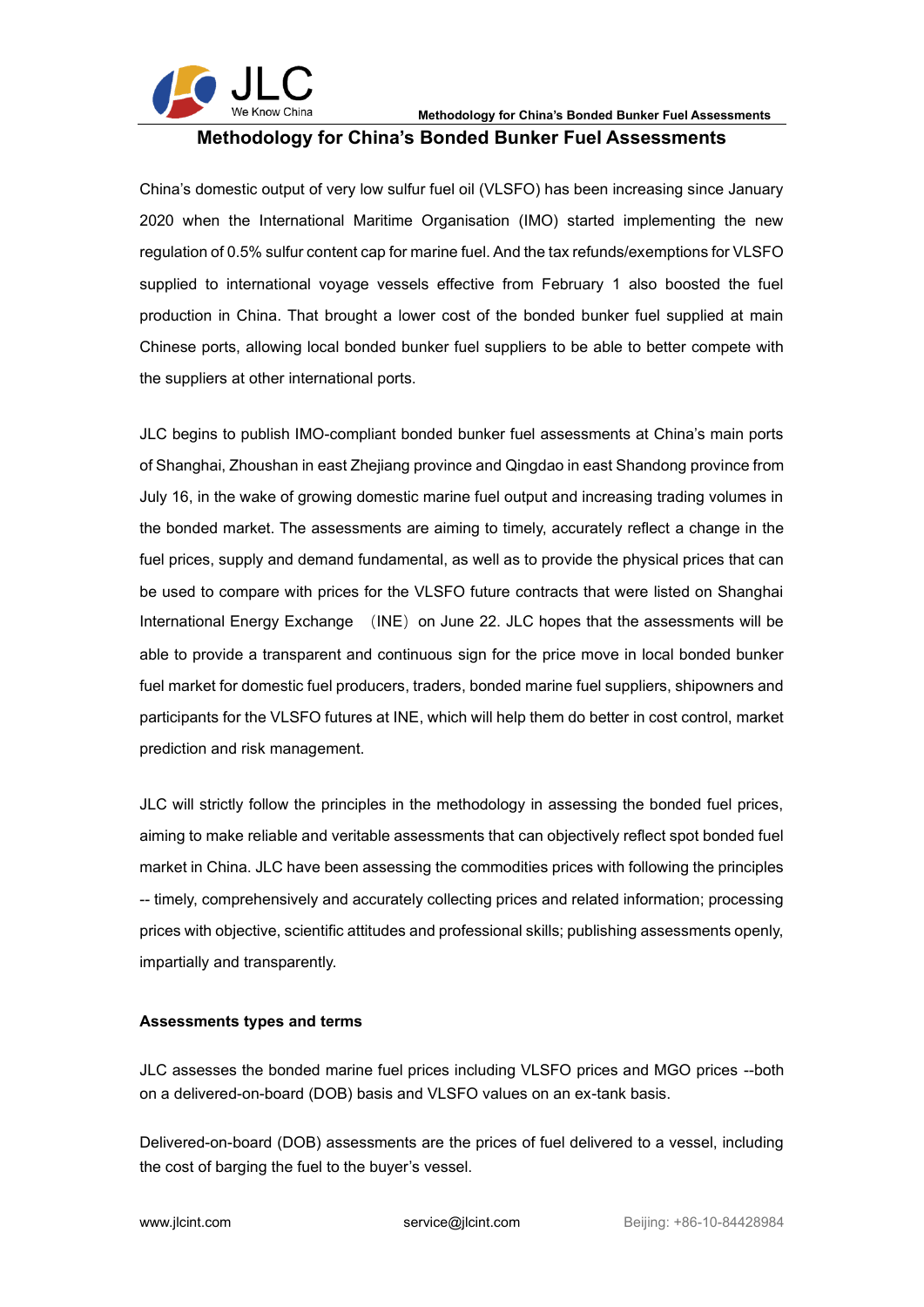

Ex-tank assessments are the prices of fuel delivered from storage tanks to barges, excluding the cost of barging the fuel to the buyer's vessel.

| <b>Assessment</b><br><b>basis</b> | <b>Delivery</b><br>point | Grade        | Size (mt)   | <b>Delivery days</b> | <b>Unit</b> |
|-----------------------------------|--------------------------|--------------|-------------|----------------------|-------------|
| <b>DOB</b>                        | Zhoushan                 | <b>VLSFO</b> | 800-1,500   | $4 - 7$              | \$/mt       |
|                                   |                          | <b>MGO</b>   | min 50      | $4 - 7$              |             |
|                                   | Shanghai                 | <b>VLSFO</b> | 800-1,500   | $4 - 7$              |             |
|                                   |                          | <b>MGO</b>   | min 50      | $4 - 7$              |             |
|                                   | Qingdao                  | <b>VLSFO</b> | 800-1,500   | $4 - 7$              |             |
|                                   |                          | <b>MGO</b>   | min 50      | $4 - 7$              |             |
| Ex-tank                           | Zhoushan                 | <b>VLSFO</b> | 1,000-2,000 | $4 - 7$              | \$/mt       |
|                                   | Shanghai                 | <b>VLSFO</b> | 1,000-2,000 | $4 - 7$              |             |
|                                   | Qingdao                  | <b>VLSFO</b> | 1,000-2,000 | $4 - 7$              |             |
| Ex-tank                           | Zhoushan                 | <b>VLSFO</b> | 1,000-2,000 | $4 - 7$              | CNY/mt      |
|                                   | Shanghai                 | <b>VLSFO</b> | 1,000-2,000 | $4 - 7$              |             |
|                                   | Qingdao                  | <b>VLSFO</b> | 1,000-2,000 | $4 - 7$              |             |

## **Assessments principles**

JLC assesses the bonded bunker fuel prices in a range form, with assessments publishing as a low, high and average value for each grade.

The assessments prioritize prices for deals done and centralize the range for most of the traded deals if there are lots of deals done. The prices will be assessed based on offers, bids, and willingness to sell and/or buy in the market, if no transactions are reported done.

JLC assesses the DOB bonded bunker fuel prices based on the traded prices for deals with the volumes and delivery days within the ranges in the above table, with the fuel suppliers' posted prices also being considered. The done deals with different volumes and delivery days from the standards will be normalized and taken into account for the assessments.

JLC assesses the ex-tank VLSFO prices by jointly taking account of estimated netback values from the daily DOB prices and values for the term contracts traded based on a change in benchmark price for the term contracts on an ex-tank basis. This is given that there're very a few deals on an ex-tank basis traded on the market, most of which are traded by signing a term contact pricing at a discount to benchmark gasoil price.

## **Specifications for JLC-assessing bonded bunker fuels**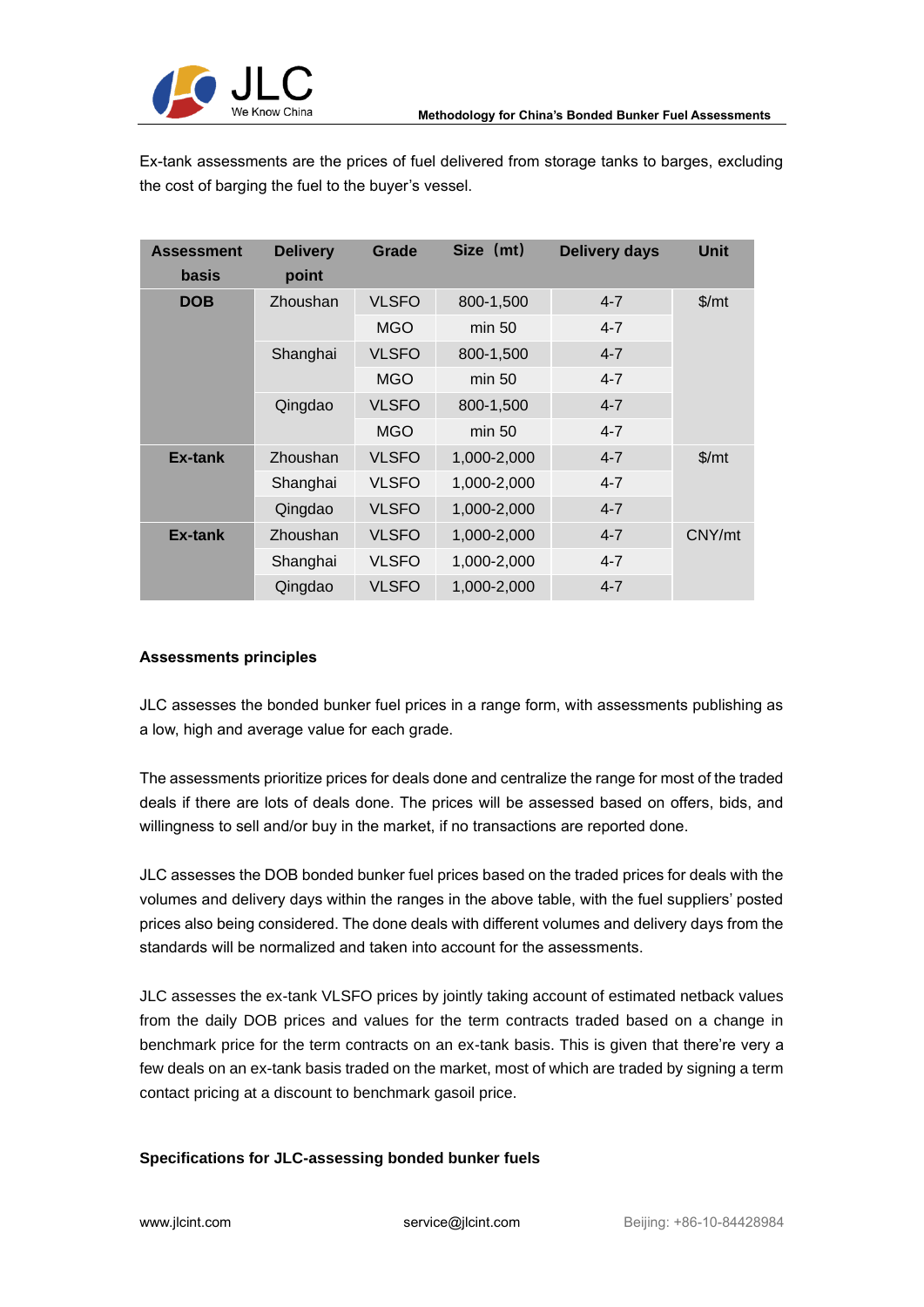

JLC's bonded bunker fuels assessments reflect the prices/values of VLSFO and marine gasoil (MGO) with the specifications listed into the following tables.

| <b>Main specifications for VLSFO</b> |                    |              |  |  |  |
|--------------------------------------|--------------------|--------------|--|--|--|
| <b>Specification</b>                 | <b>Unit</b>        | Limit        |  |  |  |
| Kinematic viscosity at               | mm <sup>2</sup> /s | $\leq 380.0$ |  |  |  |
| $F \cap C$                           |                    | ≥ 100.0      |  |  |  |
|                                      | kg/m <sup>3</sup>  | ≤991.0       |  |  |  |
| Density at 15°C                      |                    | ≥930.0       |  |  |  |
| Sulfur                               | % (m/m)            | $≤ 0.5$      |  |  |  |
| Flash point                          | $\sim$             | $≥60.0$      |  |  |  |
| Carbon residue                       | $%$ (m/m)          | $\leq 18.00$ |  |  |  |
| Pour point                           | $\sim$             | $\leq 30.00$ |  |  |  |
| Water                                | % (V/V)            | $\leq 0.50$  |  |  |  |
| Ash                                  | $%$ (m/m)          | $\leq 0.10$  |  |  |  |
| Vanadium                             | mg/kg              | $\leq 350$   |  |  |  |
| Sodium                               | mg/kg              | $\leq$ 100   |  |  |  |
| Aluminium plus silicon               | mg/kg              | $\leq 60$    |  |  |  |

| <b>Main specifications for MGO</b> |                   |                    |  |  |  |  |
|------------------------------------|-------------------|--------------------|--|--|--|--|
| <b>Specification</b>               | Unit              | Limit              |  |  |  |  |
| $D$ anaity of $4.5\%$              | kg/m <sup>3</sup> | $\leq 890.0$       |  |  |  |  |
| Sulfur                             | $%$ (m/m)         | $\leq 1.00$        |  |  |  |  |
| Flash point                        | $\sim$            | $\geq 60.0$        |  |  |  |  |
| Pour point                         | °C                | $\leq 0$ Summer)   |  |  |  |  |
|                                    |                   | $\leq$ -6 (Winter) |  |  |  |  |

## **Delivery location**

JLC's DOB bonded bunker fuel assessments reflect prices of VLSFO and MGO cargoes delivered to vessels at anchorages at the ports of Shanghai, Zhoushan and Qingdao, including outer anchorages nearby the ports. The outer anchorages at Zhoushan are Xiazhimen Nan, Xiazhimen Bei, Majishan, Qushan, Xiushan Dong, Tiaozhoumen outer anchorages. And the No.3 outer anchorage nearby Qingdao port also is a delivery point for the assessments.

The ex-tank VLSFO assessments reflect prices for VLSFO barging from bonded tanks at Shanghai, Zhoushan and Qingdao ports.